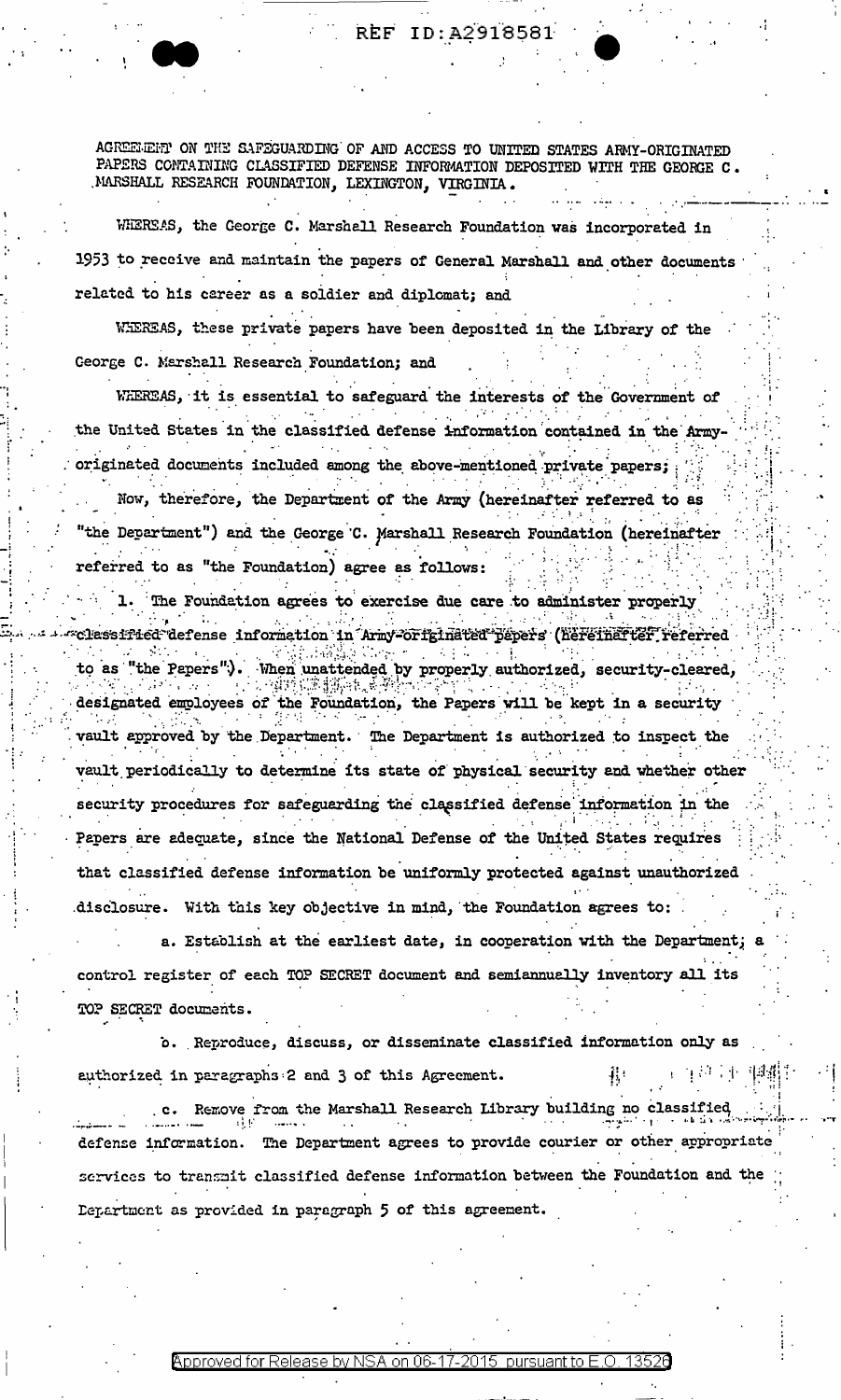REF ID:A2918581

d. Provide for the signing of a security termination statement by each security-cleared employee who terminates his employment with the Foundation; and intediately thereafter, arrange for changing the combination of the vault look.

e. Report immediately to the Department the compromise of any classified defense information.

f. Seek the guidance of the Department on any other security matter on which advice may be necessary.

 $2.$ The Department agrees to permit designated employees of the Foundation, who are security-cleared by the Department, to have continuing access to the Papers. The Foundation agrees that such employees will be directed not to release any classified defense information from the Papers without the written approval of the Department.

3. The Department agrees to permit, on the recommendation of the Foundation through employees designated in paragraph 2 above, researchers who are securitycleared and approved by the Department, to have access to classified defense information in certain of the Papers involving a specific research project.

4. The Foundation agrees to carry out actions prescribed in this Agreement, similar to those performed by custodians of classified records, especially policies and procedures governing the processing of applications for unofficial historical research in classified Army records. These actions include the following:

a. After a researcher's application for access to classified defense information in Army-originated Papers is approved by the Foundation, the Foundation agrees to refer the application to the Department, ATTENTION: AGAR-S for necessary action.

b. The Foundation through the designated employees agrees to review applications to use Department of the Army files and act on them as indicated below. For this purpose the Department agrees to provide the Foundation copies of appropriate Department of the Army forms which the Foundation may use to ca out these actions.

(1) Describe briefly the records in the custody of the Foundation pertinent to the research project, indicating the volume and security classification of these records.

 $\mathbf{P}$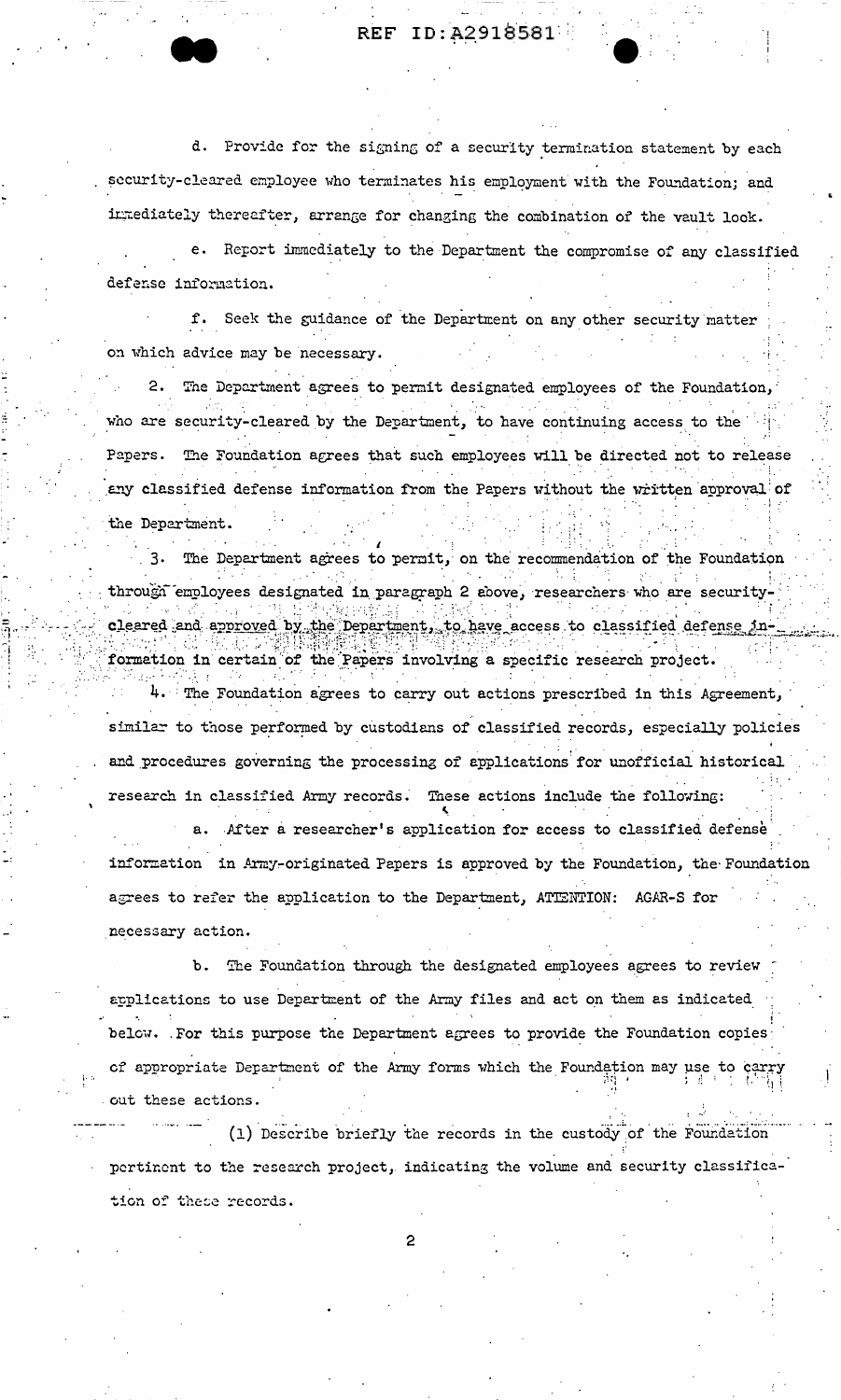REF ID: A2918581

(2) Include any other comments that may assist the Department in processing the application.

(3) Return the appropriate forms to the Department.

The Department agrees to notify the Foundation of the Department's decision on each access request submitted.

d. On approved projects, the researcher is authorized to take notes from classified defense information in the Papers. The Foundation agrees to require him to follow the following format - to facilitate their review and clearance:

(1) Type notes on letter size paper  $(8'' \times 10-1/2'')$ , using only one side of sheet. Each sheet of notes will pertain to not more than one document.

(2) Indicate at the top of each note made from a classified document, the origin of the document used, its date, subject, folder number or 

(3) Number each sheet of notes consecutively.

 $(4)$  Leave the last 3 inches on the bottom of each sheet of notes blank for use by reviewing authorities.

(5) Prepare and maintain classified notes separately from unclassified notes.

The Foundation through its designated employees agrees to safeguard the classified notes in the Marshall Research Library building and insure that they are not removed by researchers. Such notes will be safeguarded as classified defense information until declassified.

f. The Foundation agrees to forward the classified notes made from Army records to the Department, ATTENTION: AGAR-S, for declassification review. When the security review has been completed the notes which have been declassified will be returned to the researcher by the Department. Notes or portions  $\psi$ thereof which cannot be declassified will be retained by the Department.

The Department agrees to review periodically for possible declassifica-5. tion - within the limits of its resources and within its schedule of priorities as requested by the Foundation, any of the Papers submitted to it by the Foundation. Papers will be returned to the Foundation immediately after their review.